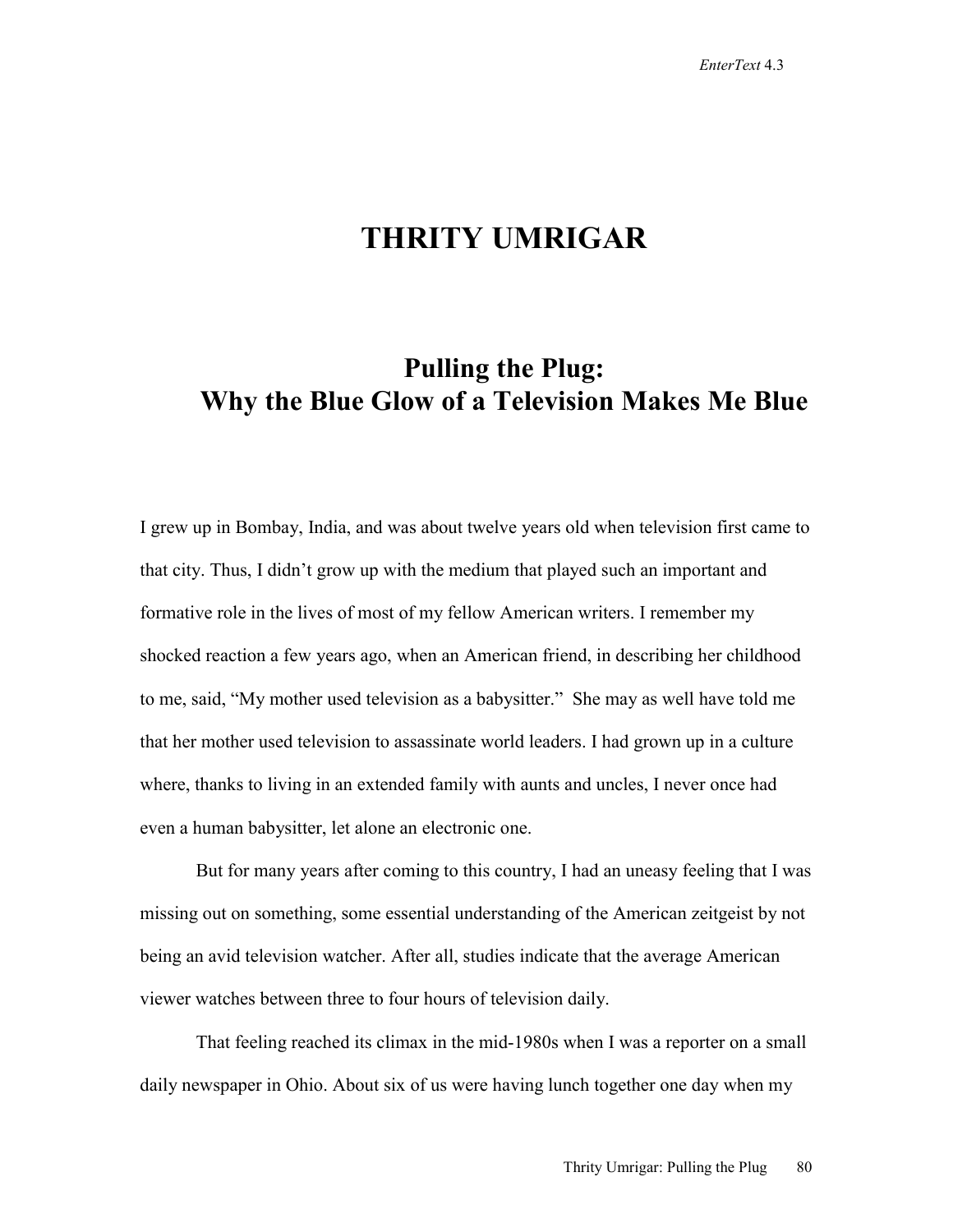*EnterText* 4.3

colleagues started discussing a wedding they were attending. In great detail, they exchanged notes on how the bride looked, what she wore and other physical details about the wedding and their reactions to it. I began to feel more and more isolated—it seemed as if I was the only one at the table who didn't know the bride and groom and had not been invited to this wedding. I was marvelling at my colleagues' insensitivity to the fact that I was the only one excluded from this shared experience when something someone said made me realize that they were not discussing a real wedding at all. They were discussing a wedding on the popular TV show, *Thirtysomething*.

The experience was yet another reminder of how seriously Americans take their television—and how someone refuses to participate in this cultural bonding experience at their own risk.

The other lesson about the power of television came from my students. Years after leaving that small newspaper on the banks of Lake Erie, I found myself teaching an Introduction to Journalism class at a state university. Many of my students were the sons and daughters of small farmers and factory workers; many were the first in their families to go to college. And unfortunately, with a few notable exceptions, most of them were poor writers—many were struggling with the basic elements of grammar, not to mention grappling with how to write a story in the Inverted Pyramid form or write a perfect lead. I was getting increasingly frustrated with the quality of work they were turning in.

Then, in the fifth week of classes, I had to teach them interviewing techniques. I decided to have them do some role-playing—one student would be the interviewer while the other was the interviewee. And in front of my incredulous eyes, my little pumpkins turned into Cinderellas. They were amazing—they asked wonderful, provocative

Thrity Umrigar: Pulling the Plug 81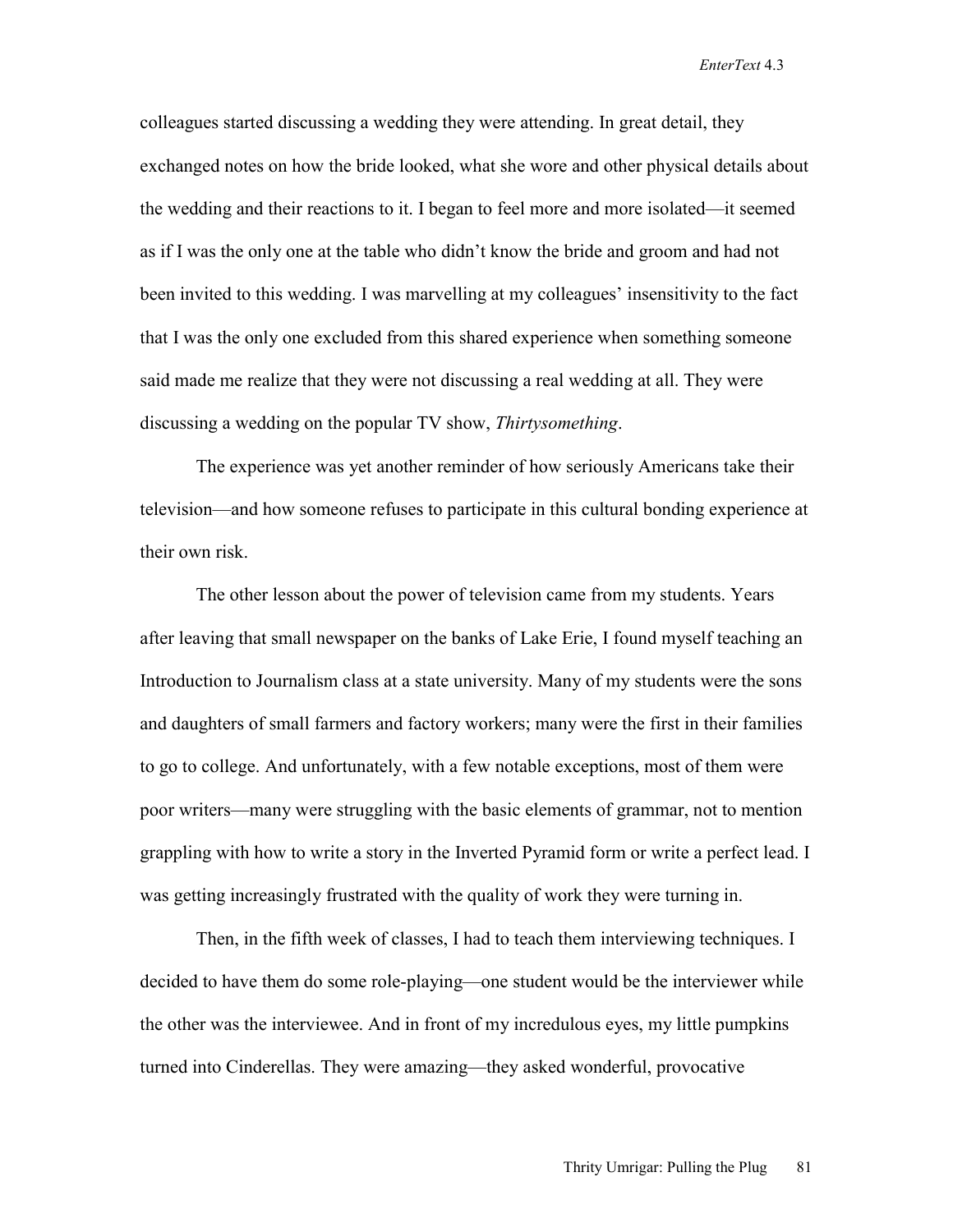*EnterText* 4.3

questions, listened intently and sympathetically and then followed up with more good questions. Those who were being interviewed answered those questions with wit and intelligence. I could not believe that the same students who could barely string a written sentence together, had such self-confidence and strong interviewing skills.

Of course, I had to ask. I ran after one of my students after class and basically asked, "How come all of you are so brilliant at this?" I'll never forget her answer. She looked over her shoulder and tossed out, "You forget, we're the Oprah generation. We may not know how to read and write but we know how to talk."

As someone who now teaches journalism, creative writing and literature, I have grudgingly come to realise the importance of staying up with pop-cultural references. To that extent, I have made feeble, half-hearted attempts to watch more television. But a funny thing happens on the way to *Buffy the Vampire* or *Survivor*—I find myself, when I do turn on the TV, flipping to CNN or some other news channel. Or, I find myself watching a show like West Wing, which probably has limited appeal to the typical undergraduate. Because I find most of what I'm watching on TV to be so puerile or souldeadening that apart from some desultory name-dropping references, I don't see what I gain that would help me become a smarter, more empathetic teacher. And frankly, if all I'm trying to do is keep up with my students' cultural references, I do as well reading about the shows in the *Times*, as I do watching them.

But here, I must draw a distinction between using TV primarily as a tool of information as opposed to a tool for entertainment—no matter how blurry those distinctions have become in recent years. It is the use of TV as entertainment that I am addressing in this article. Television's history as a method of dispensing valuable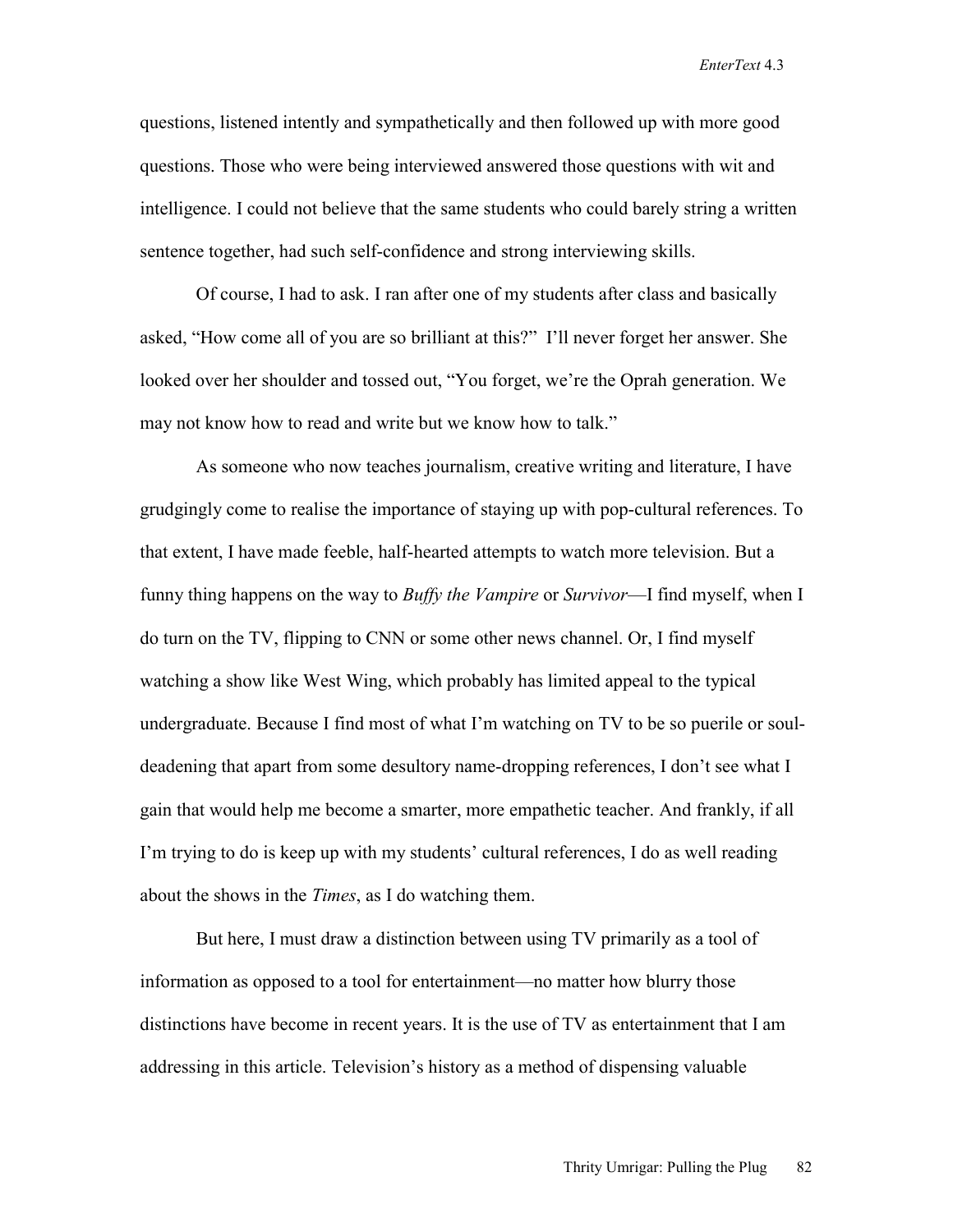information into the political arena is slightly more distinguished, as my colleague Davis Schneiderman alludes to, although even that reality is slightly more complicated. Yes, as Schneiderman points out, the telecast of Mayor Daly's cops beating up student protestors in Chicago may have marked an end to Humphrey's presidential aspirations. And television's role in mobilizing against the Vietnam war has been cited so often as to have devolved into cliché. But much has changed in the forty intervening years, most notably the corporate domination of the networks. Take the mass global protests against George Bush's Iraqi adventure. How much of that did one catch on the CBS or NBC Evening News? I would submit that I learned more about the protests from reading the *Times* than from watching the evening news. Yes, television still retains one vital function—to act as a kind of national living room or a chapel, during times of crisis, such as the September 11 attacks or the explosion of the Challenger. But the communal feelings that this mass experience engenders are so visceral and emotional, that I wonder if they result in a serious national purpose. Does repeatedly watching the two towers come down or the space shuttle explode, deaden us to the exquisite horror of the moment? Or worse, does it inflame our nationalistic sensibilities to a point where no serious political discourse is possible? After watching footage of those planes go into the towers on that fateful day, I didn't watch television for several weeks. The most basic reason was that I was, in those days, cableless and to be cableless in America, alas, is to live a kind of fuzzy, snowy life. But I also didn't want to watch those horrific pictures over and over again, didn't want my emotions manipulated by the mass media. In those dark days, I wanted to think, read, argue and go for long walks trying to make sense of the world. I didn't want my love for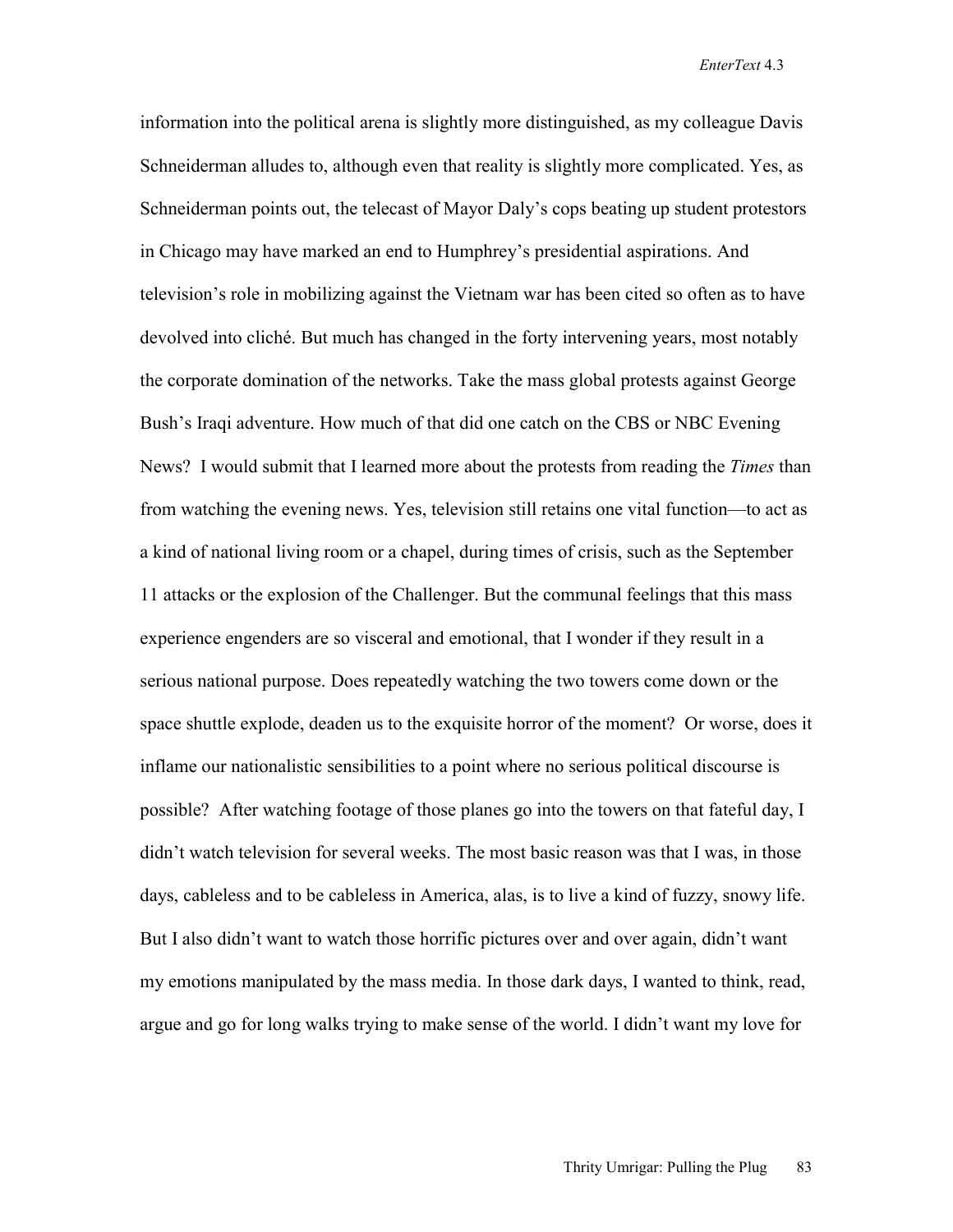*EnterText* 4.3

this country to be cheapened by the jingoistic clamour of Fox News; I didn't want to allow someone to exploit my grief and horror for cheap political gain.

 To proponents of the power of television to affect social or political change, I ask: Can we think of a contemporary example of that power? Did watching the fast-andfurious ballot recounting change the outcome of that election? Did it propel millions of Americans to mobilize in the streets? Can the censored, sanitized images of the Iraqi war that most American television stations air begin to capture the truth about the carnage and horror of that war? How much time does the evening news spend on talking about the unravelling of environmental policy, of civil liberties, that this country has been experiencing for the last four years? Given the reality that television has been co-opted by the multinationals who own the stations and the loud, foul-mouthed, no-nothing talk show hosts who seem to consider politics to be a carnival or a mud wrestling match, rather than a serious profession that affects people's lives—given this reality, isn't the appropriate response to pull the plug and tune out?

As for television as entertainment—which is really what I think we are mostly talking about here—I can think of a hundred ways to be entertained rather than sitting comatose in front of the idiot box—watching paint dry, watching water boil and reading magazines in a dentist's office, being some of them.

Seriously though, I realise that part of this resistance is also a byproduct of my childhood. I love movies as much as I hate television—the small box has never held my attention the way the big silver screen can. In this, I am a typical Bombayite of my generation. Growing up in a movie-obsessed family in a movie-obsessed city, watching both Hollywood and Bollywood movies seemed as natural as breathing air. Watching

Thrity Umrigar: Pulling the Plug 84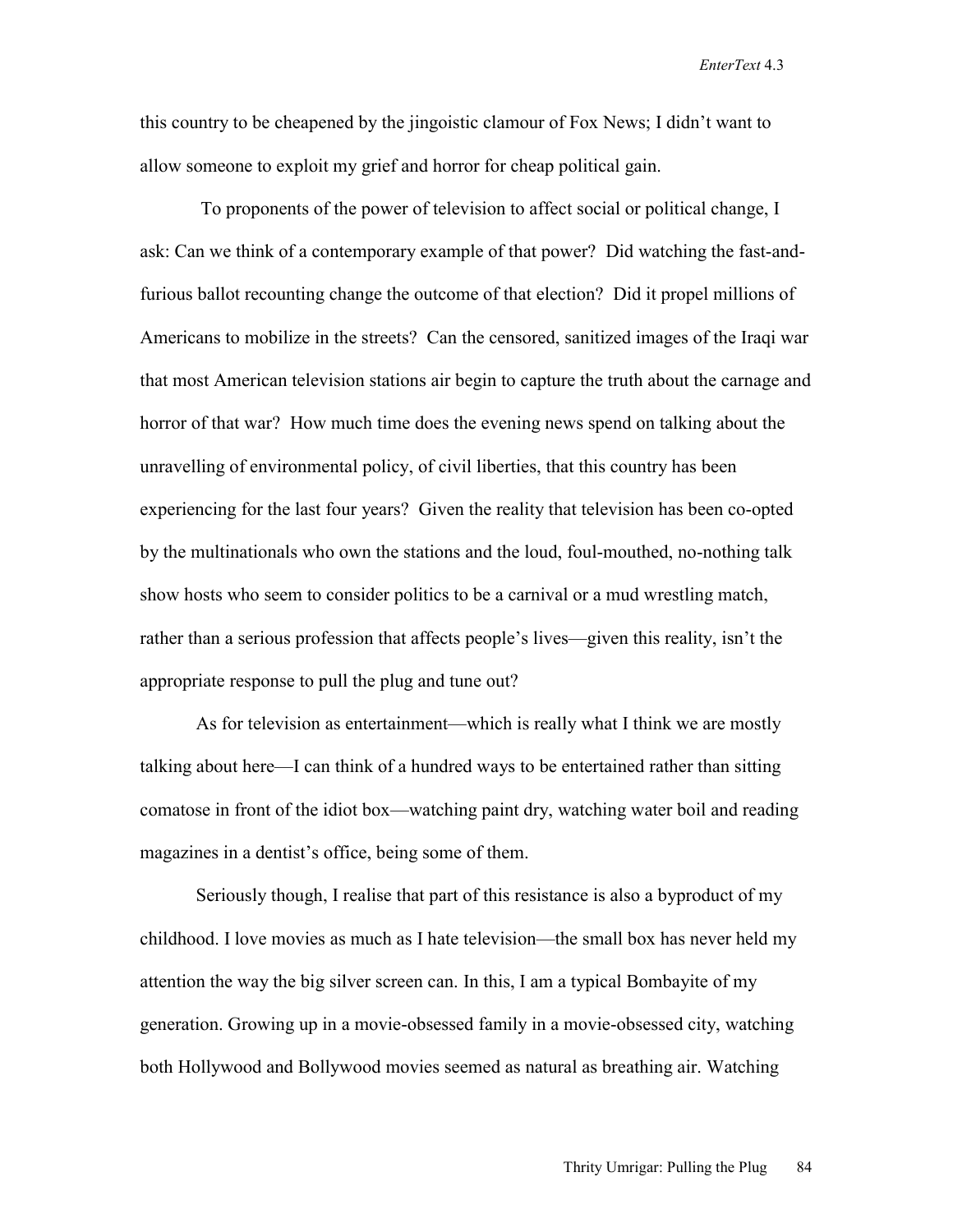movies engenders in me a generous, larger-than-life, communal feeling—a feeling that links me to my fellow human beings, that brings me in contact with humanity. I still remember that marvellous feeling of going to the movies one Christmas Day about ten years ago. I had thought I and my friends would be the only ones there; to my surprise the theatre was packed. I remember looking around and feeling something akin to love—here we all were, transplants, misfits, escaping the cloying tentacles of family to form our own community, no matter how transient. Was I sentimentalizing the experience? Of course I was. It doesn't matter—the fact is, watching television in my living room has never elicited that warm, communal feeling in me.

Films also help me in teaching the art of writing to my students. I've noticed that in my creative writing classes, the writing process becomes much more clear to my students if I talk about it in movie terms—the summary as an aerial shot; the scene as a closeup. I talk to them about foreground and background and how in the movies, editing is the most creative part of movie making—that is, what's left on the editor's cutting floor is as important as what's on the screen. I see their eyes light up at this—somehow this translates the act of writing into a form that's easier for them to understand.

As for reading—in my mind, that darkly intimate experience is so beyond anything that television can offer that I can't even consider them to be substitutes for each other. Each day comes with its finite number of hours and I find myself able to engage with the world in a much more meaningful way through the magic of books than the fantasy illusion of television. There are, after all, different layers and levels of the world that we can select to engage in, and I prefer to spend my time in a world that is timeless and universal and soul-enhancing. Only literature provides me with that, and